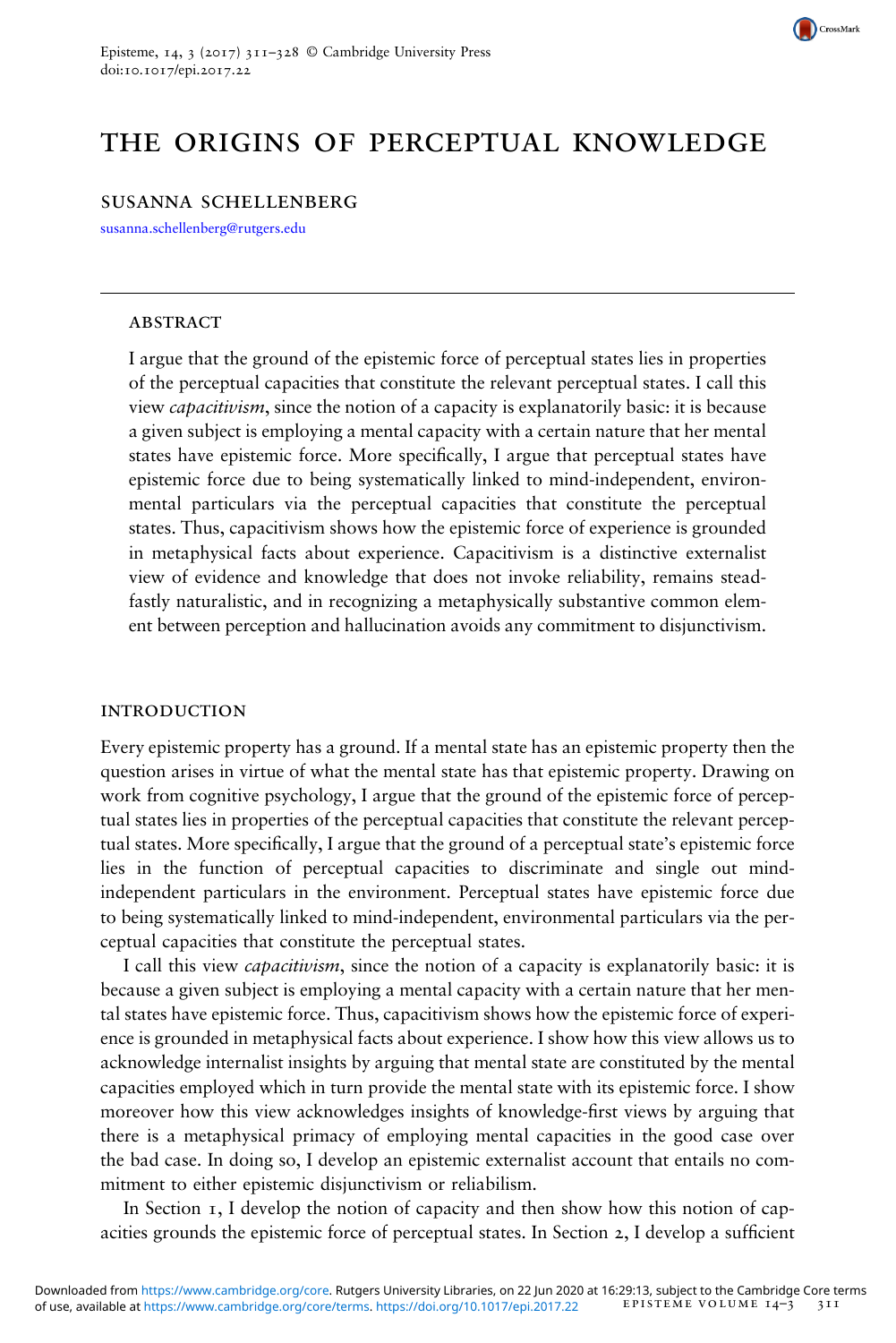evidence requirement for perceptual knowledge. In Section 3, I show how the account of perceptual knowledge developed fares in the face of a range of cases. Along the way, I show how capacitivism differs from reliabilism, knowledge-first views, and virtue epistemology.

#### 1. grounding the epistemic force of perceptual states

Perceptual experience is fundamentally a matter of employing perceptual capacities by means of which we discriminate and single out particulars in one's environment. Such discriminatory activity allows for border and edge detection, scene segmentation, and region extraction.<sup>1</sup> A perceptual capacity is a kind of discriminatory, selective capacity that we employ in perception, hallucination, or illusion. Such capacities are understood naturalistically, in terms of their natural function, namely their function to discriminate and single out mind-independent, environmental particulars. These particulars include objects, such as, tigers, trains, or trace elements, but also events, such as a tiger sprinting towards one, as well as property-instances, such as a tiger's reddish-orange fur and black stripes. I will argue that perceptual states provide evidence in virtue of the metaphysical nature and function of the capacities that constitute perceptual states.

To set the stage for this view, it will be necessary first to take a closer look at perceptual capacities. An analysis of perceptual capacities will include an analysis of the function of perceptual capacities, the individuation conditions of perceptual capacities, the possession conditions of perceptual capacities, and the relation between employing a perceptual capacity while fullling the function of the capacity and employing the same perceptual capacity while failing to fulfill the function of the capacity.

The *function* of a *perceptual capacity* is to discriminate and single out mindindependent particulars of a specific kind in our environment. For example, I possess the perceptual capacity to discriminate and single out red from other colors. The function of this capacity is to discriminate and single out red surfaces from surround colors. Even though we may employ a capacity while failing to single out any particular that the capacity functions to single out, perceptual capacities have the function to discriminate and single out particulars in the environment rather than to fail to do so. An evolutionary account of function would posit that perceptual capacities evolved for the purpose of singling out particulars rather than for the purpose of failing to single out particulars: they were selected to single out particulars. However, there is no need to explain the asymmetry in evolutionary terms or in any other reliabilist terms. On any plausible account of natural function, we can say that perceptual capacities function to single out particulars rather than fail to do so. In this sense, the idea of a natural function is not tied into the idea of these functions being reliable or the conditions explanatory of a system having that capacity being reliable.

We can specify the *individuation conditions of a perceptual capacity* as follows: A perceptual capacity is individuated by the mind-independent particulars that the capacity functions to single out. This individuation condition implies that the perceptual capacity

<sup>1</sup> For a defense of this idea, see Schellenberg ([2016a,](#page-17-0) [b\)](#page-17-0). See also Julesz [\(1981\)](#page-16-0) and Krummenacher et al. ([2010](#page-17-0)).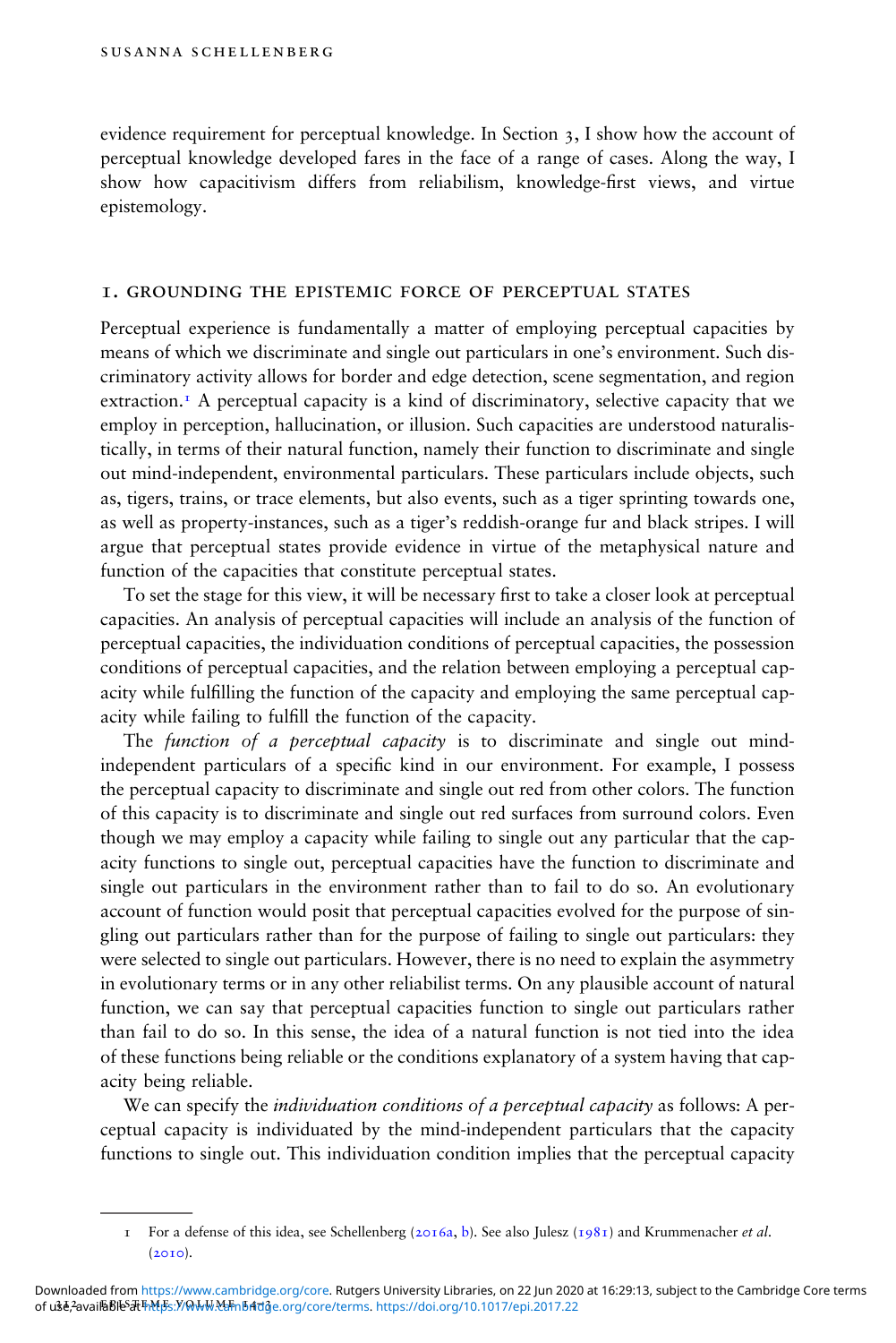that functions to single out instances of red differs from the perceptual capacity that functions to single out instances of vermillion. So there will be a perceptual capacity to discriminate and single out red and a distinct perceptual capacity to discriminate and single out vermillion. Indeed, there will be yet another perceptual capacity to discriminate and single out ruby red and any number of other shades of red. Not only are there perceptual capacities that are more fine-grained than the perceptual capacity to discriminate and single out red, there are perceptual capacities that are more general. For example, most humans possess the perceptual capacity to discriminate colors. Similarly, most humans possess the perceptual capacity to discriminate movement, quantities, magnitudes, as well as the perceptual capacity to discriminate distance. So perceptual capacities can be more or less general and more or less specific. Perceptual capacities differ not only in the determinates they function to single out, they differ moreover in the class of particulars they function to single out. There are perceptual capacities that function to discriminate and single out objects of a specific kind. Others function to discriminate and single out property-instances of a specific kind. Yet others function to discriminate and single out movements and other events.

The possession conditions of a perceptual capacity can be given with an asymmetric counterfactual analysis. A subject S possesses a perceptual capacity C if and only if the following counterfactual is true of S: S would be in a position to discriminate and single out a particular of the kind that C functions to single out if S were perceptually related to such a particular, assuming (i) S is perceptually capable (awake, alert etc.) and (ii) assuming no finking, masking, or other exotic case obtains, and (iii) where  $S$  being perceptually related to a particular means that (a) the situational features are such that the particular is perceivable to S (good lighting conditions etc.) and (b) the particular are spatially and temporally related such that S is in a position to gain information about S via her perceptual organs.<sup>2</sup> The qualification that the subject is perceptually capable rules out cases in which the subject is not at that particular moment capable of employing her perceptual capacity to single out the particular to which she is perceptually related (perhaps because she is intoxicated), even though she is generally capable of employing her perceptual capacity to single out the particular to which she is perceptually related. It is important to note that this asymmetric counterfactual analysis of perceptual capacities allows that a perceiver can possess the capacity to discriminate red from other colors, but never employ the capacity because she is never in an environment that includes red objects.

A perceptual capacity is distinct from the employment or exercise of the capacity. While the capacity is a kind of mental tool, the employment of the capacity is an activity. Insofar as one can employ capacities to single out particulars or employ them while failing to single out the particular one purports to single out, they are fallible. If a subject possesses a perceptual capacity, she can employ that capacity while either fullling the function of the capacity or while failing to fulfill the function of the capacity, such that there is no difference at the level of employing the perceptual capacity, but only a difference at the level of

<sup>2</sup> The inference from a claim about perceptual capacities to a counterfactual fails in finking, masking and similarly exotic cases. However, all the standard ways of fixing the disposition-to-counterfactual inference can be exploited for the capacity-to-counterfactual inference. See in particular Lewis ([1997](#page-17-0)). Finding a formulation of the capacity-to-counterfactual inference that is indefeasible in light of all possible finking, masking, and similarly exotic cases would be a project of its own. Therefore, I will here work on the assumption that no such exotic cases obtain. This assumption is independently plausible.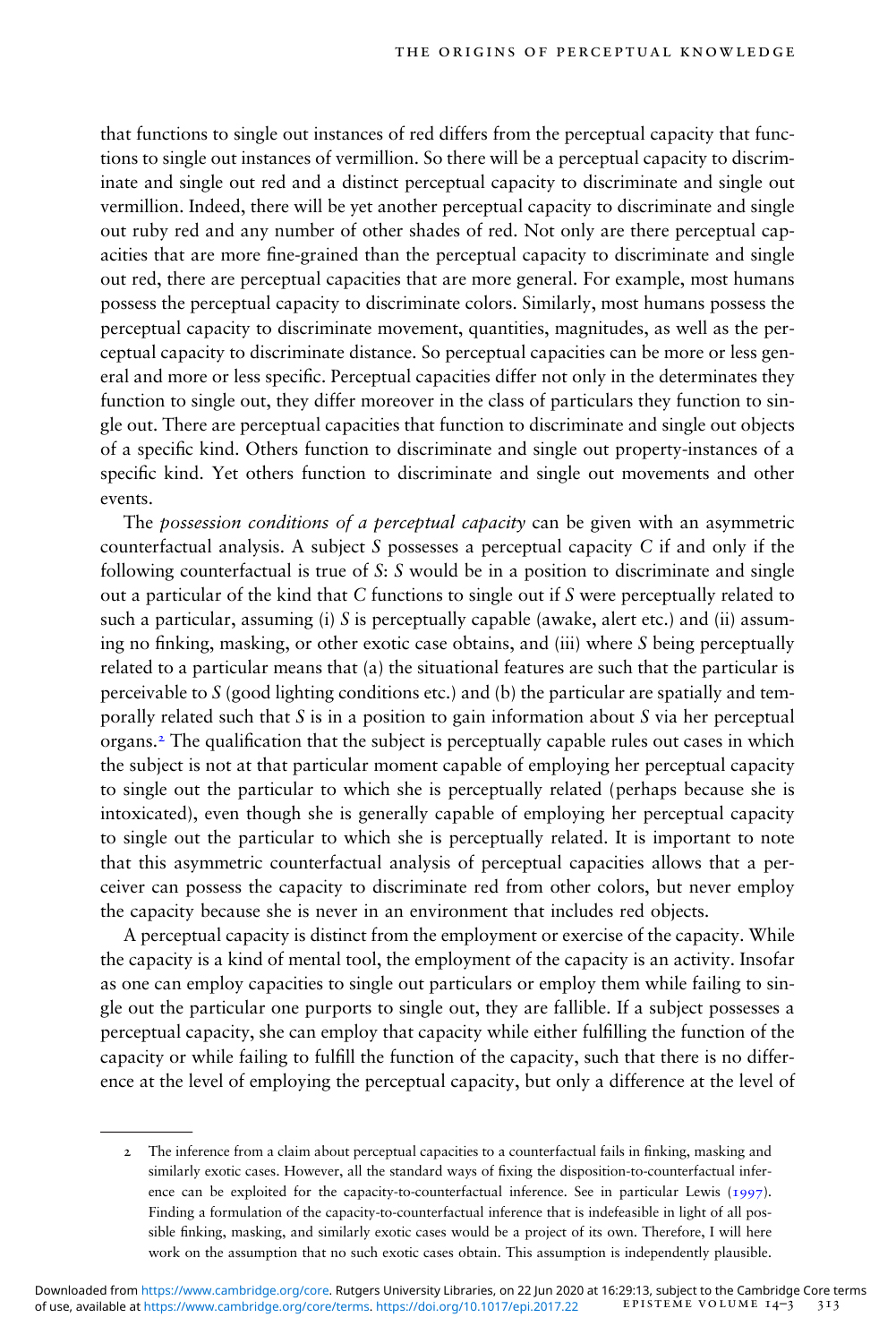fulfilling the function of the capacity. Not only are perceptual capacities fallible, employing perceptual capacities yields a mental state that is either accurate or defective (and thus guaranteed to be false). In this respect, the view here differs fundamentally from Williamson's ([2000\)](#page-17-0) view. According to Williamson, the methods employed in gaining evidence are infallible and the mental state yielded is always factive.3

But while employing capacities is fallible, this does not mean that the good case and the bad case are on a par. Any employment of capacities in the bad case is derivative from their employment in the good case. After all, while the employment of a capacity in the bad case fails to fulll the function of the capacity. By contrast, the employment of the same capacity in the good case fulfills the function of the capacity.

With the distinction between the capacities employed and what, if anything, they single out in place, we can distinguish two ways of individuating perceptual states. On one way of individuation, we focus only on what perceptual capacities are employed. On a second way of individuation, we focus on what perceptual capacities are employed along with the environment in which they are employed. To clarify the distinction, consider two subjects who are each employing the very same perceptual capacity C. Let's call one subject Percy and the other Hallie. Percy is perceiving, while Hallie is hallucinating. So Percy employs the perceptual capacity C and successfully singles out what he purports to single out and what C functions to single out. Hallie employs the perceptual capacity C, but fails to single out what she purports to single out. On the first way of individuation, the relevant features that characterize Percy and Hallie's mental states are the same. The same perceptual capacity is employed. On the other way of individuation, the relevant features that characterize their mental states are different: Percy successfully singles out what he purports to single out, while Hallie fails to single out what she purports to single out.

As I have argued in a series of papers, these two ways of individuating perceptual states allows us to distinguish two ways of individuating perceptual content and yields two kinds of epistemic evidence: phenomenal evidence and factive evidence. Phenomenal evidence is determined by how our environment sensorily seems to us when we are experiencing. Factive evidence is determined by the perceived particulars such that the evidence is guaranteed to be an accurate guide to the environment. Employing perceptual capacities yields a mental state that provides us with phenomenal evidence regardless of whether we are in the good or the bad case. Employing such capacities in the good case provides us not only with phenomenal evidence but, moreover, with a second stronger type of evidence, namely factive evidence. So in the good case, perceptual experience provides us with both phenomenal and factive evidence, while in the bad case, perceptual experience provides us only with phenomenal evidence.4

Employing perceptual capacities yields a content type. The content type is constituted by the perceptual capacities employed and covaries one-to-one with the phenomenal character of the experiential state. Employing perceptual capacities while either fullling the function of the capacities employed or failing to fulfill their function yields a token

<sup>3</sup> In a similar vein as Williamson, Millar [\(2008\)](#page-17-0) argues that abilities are infallible and yield mental states that are factive. I am here assuming that Williamson's methods and Millar's abilities can be treated as analogous to my notion of capacity.

<sup>4</sup> For a defense of the distinction between phenomenal evidence and factive evidence, see Schellenberg ([2013](#page-17-0), [2014a,](#page-17-0) [2016a,](#page-17-0) [b](#page-17-0)). For a critical discussion, see Byrne [\(2014\)](#page-16-0), McGrath [\(2016\)](#page-17-0), Neta ([2016\)](#page-17-0) and Pautz ([2016](#page-17-0)).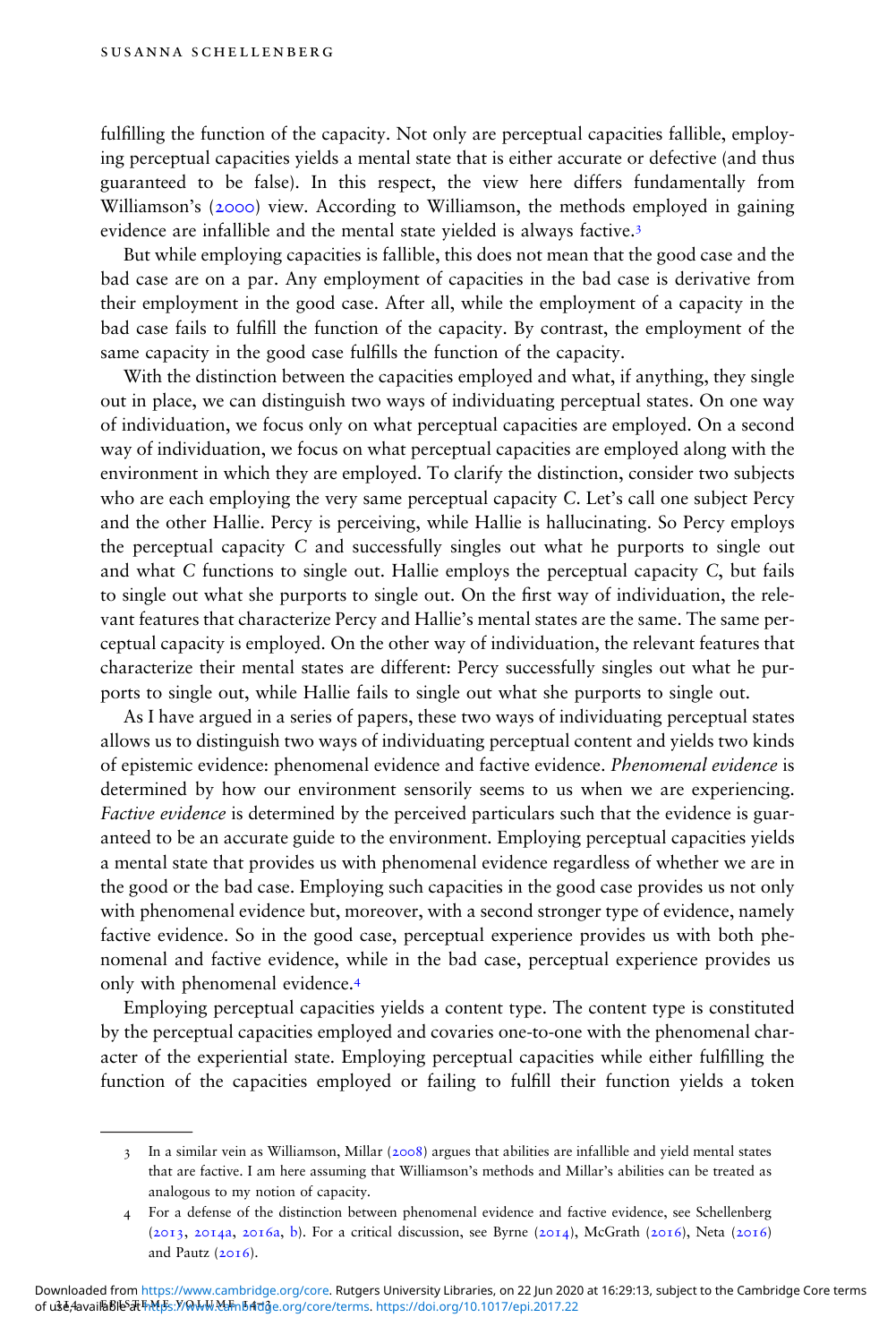content. The token content of perception is a singular content that is constituted by successfully employing these capacities in an environment, thereby singling out particulars in said environment. The token content of hallucination is defective insofar as the experiencing subject fails to single out what she purports to single out and thereby fails fulll the function of the capacity. While the token singular content covaries with the environment in which the relevant capacities are employed, the content type does not covary with the environment in which they are employed.<sup>5</sup> This distinction between a content type and a token content allows us to put the distinction between phenomenal evidence and factive evidence on a firmer footing. While phenomenal evidence is individuated by the content type that is in turn individuated by the perceptual capacities employed, factive evidence is individuated by the token content that ensues from employing these capacities successfully in a particular environment. There is no factive evidence in the bad case because the capacities were not employed successfully and the ensuing token content is defective.

Why does employing perceptual capacities yield mental states with epistemic force? According to capacitivism, phenomenal states provide us with evidence since phenomenal states are systematically linked to the particulars that the relevant perceptual capacities function to single out. If a subject's environment sensorily seems to contain  $F$  particulars, then she is in a phenomenal state that is constituted by employing perceptual capacities that function to single out  $F$  particulars. If a subject is in a phenomenal state that is constituted by employing perceptual capacities that function to single out  $F$  particulars, then she is in a phenomenal state that provides phenomenal evidence for the presence of F particulars. This is the case, even if the subject is not in fact perceptually related to an F particular. So employing the capacity that functions to single out  $F$  particulars provides the subject with phenomenal evidence as of an  $F$  particular even if the subject fails to fulfill the function of the capacity.

Both factive and phenomenal evidence have their rational source in the perceptual capacities employed in experience. So what is new about the account developed here is that it provides a unified account of the internal and external elements of perceptual evidence and their common rational source. More specifically, the source of both kinds of evidence lies in the perceptual capacities employed that in virtue of their function to discriminate and single out particulars are systematically linked to environmental particulars. The notion of systematic linkage in play is understood in terms of a metaphysical and explanatory primacy notion rather than a reliabilist notion. There is an explanatory primacy of the good over the bad case since one can give an analysis of the perceptual capacities employed in the bad case only by appealing to their role in the good case. This explanatory primacy is licensed by a metaphysical primacy of the good over the bad case: There is such a metaphysical primacy insofar as perceptual capacities are determined by relations between perceivers and their environment. On one way of understanding metaphysical primacy, we can associate things with natures and see if the nature of one thing makes reference to another. If so, the latter will be said to be relatively primary and the former secondary. We can then construct chains so that if the nature of A makes reference to B, and the nature of B makes reference to C, then C will be primary, B secondary, and A tertiary. According to the capacity view, the bad case is by nature a case brought about by the subject employing her perceptual capacities, and these capacities are by nature

<sup>5</sup> For a defense of this view of perceptual content, see Schellenberg [\(2011,](#page-17-0) [2014b](#page-17-0)).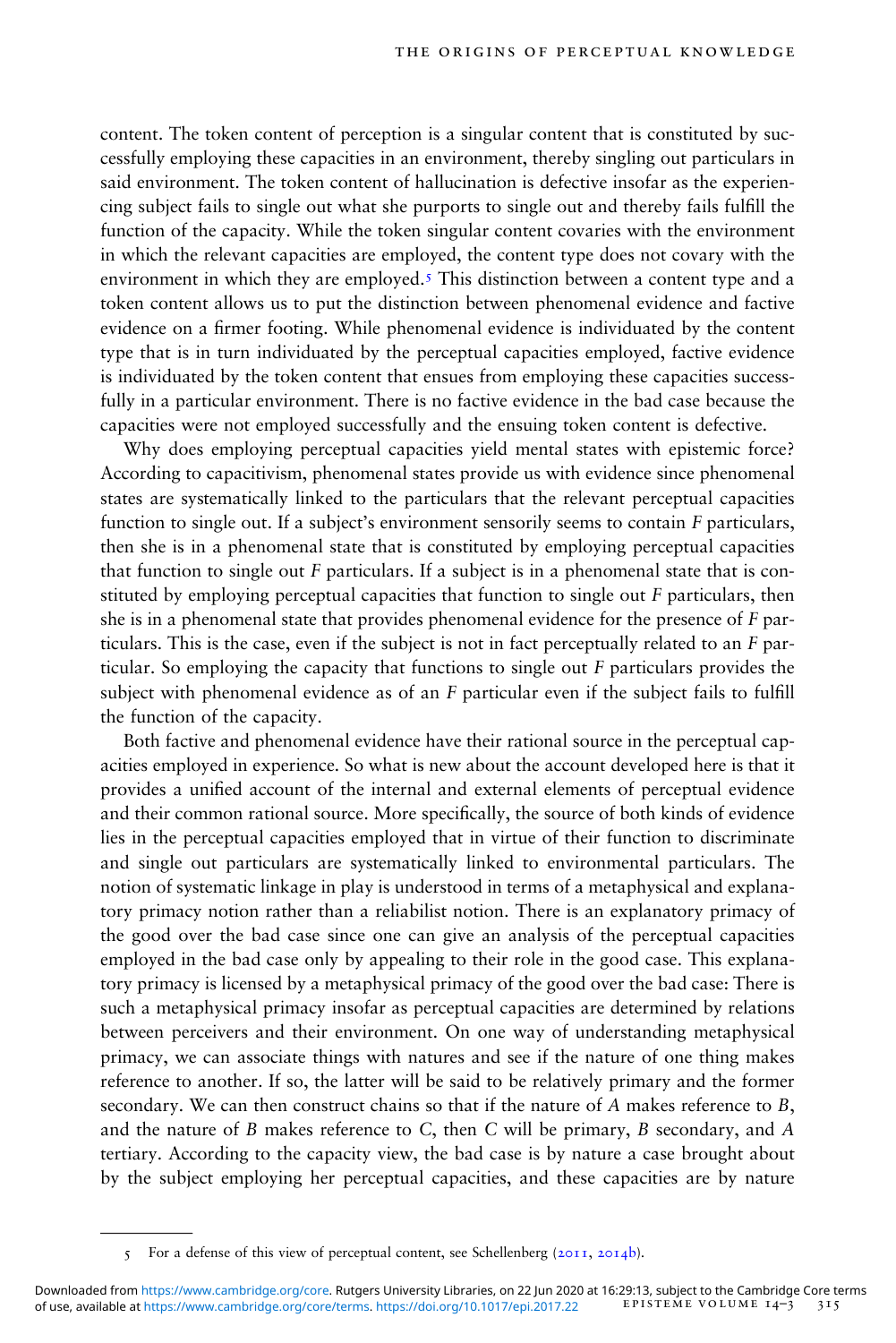defined in terms of success in the good case. So on this pattern, we get the good case coming out relatively primary and the bad case coming out secondary. This is not the only way to use talk of metaphysical primacy but it is one plausible way of using the term.

In this way, perceptual capacities are analyzed in terms of their natural function, namely their function to discriminate and single out particulars in the environment. In this way, I am grounding the epistemic force of experience in the metaphysical properties of experience.

Capacitivism entails that having the same sensory experience is compatible with having different evidence. After all, having the same sensory experience is compatible with being in mental states with different content if the relationship between the phenomenal character and the content of a mental state is not identity but rather supervenience. If the phenomenal character of a mental state supervenes on the content of the mental state, there can be differences in content that are not reflected in phenomenal character.<sup>6</sup> Moreover, if the content of one's mental state determines one's evidence, then a view on which the phenomenal character of a mental state supervenes on the content of the mental state will allow that two beings whose experiences have the same phenomenal character could fail to have the same evidence. Consequently, capacitivism respects the key internalist intuition that mental duplicates will have the same evidence. However, someone in the bad case and someone in the good could never be mental duplicates even though they have the same phenomenal evidence.

One might argue that perceptual states provide us with evidence since the perceptual capacities by which they are constituted are reliable. According to capacitivism, the epistemic force of perceptual experience neither relies on perceptual capacities being reliable nor on the reliability of conditions explanatory of one's having the capacity. Reliability simply plays no role in my account. This is a good thing, since perception is not a particularly reliable faculty. Now, the perceptual capacities employed in perception may happen to be reliable. However, even in this case it is the metaphysical and explanatory primacy of the good over the bad case that gives experience its epistemic force. So in speaking of it being the function of perceptual capacities to single out the relevant particulars, I do not mean to speak of their reliability but rather of how they are to be understood metaphysically. In other words, I am not speaking of their actual track-record whatever that might be, but their metaphysical nature (what they are).

Part of what is at issue in whether or not one invokes reliability is what one can say about Davidson's Swampman case (Davidson [1987:](#page-16-0) 443–4).

Swampman. Donald Davidson goes hiking in a swamp and is struck and killed by a lightning bolt. Simultaneously, a second lightning bolt spontaneously rearranges molecules such that they take on exactly the same form that Davidson's body had at the moment of his death. The resulting Swampman behaves exactly like the original author of "Radical Interpretation." His brain is structurally identical to that which Davidson had at the moment of his death. Swampman walks out of the swamp, returns to Davidson's office at Berkeley, and writes the same essays Davidson would have written. Swampman has no causal history.

Does Swampman possess perceptual capacities? Do his perceptual experiences provide him with phenomenal and factive evidence? According to the view developed here, no

<sup>6</sup> For a defense of such a weak representationalist view, see Schellenberg [\(2011\)](#page-17-0).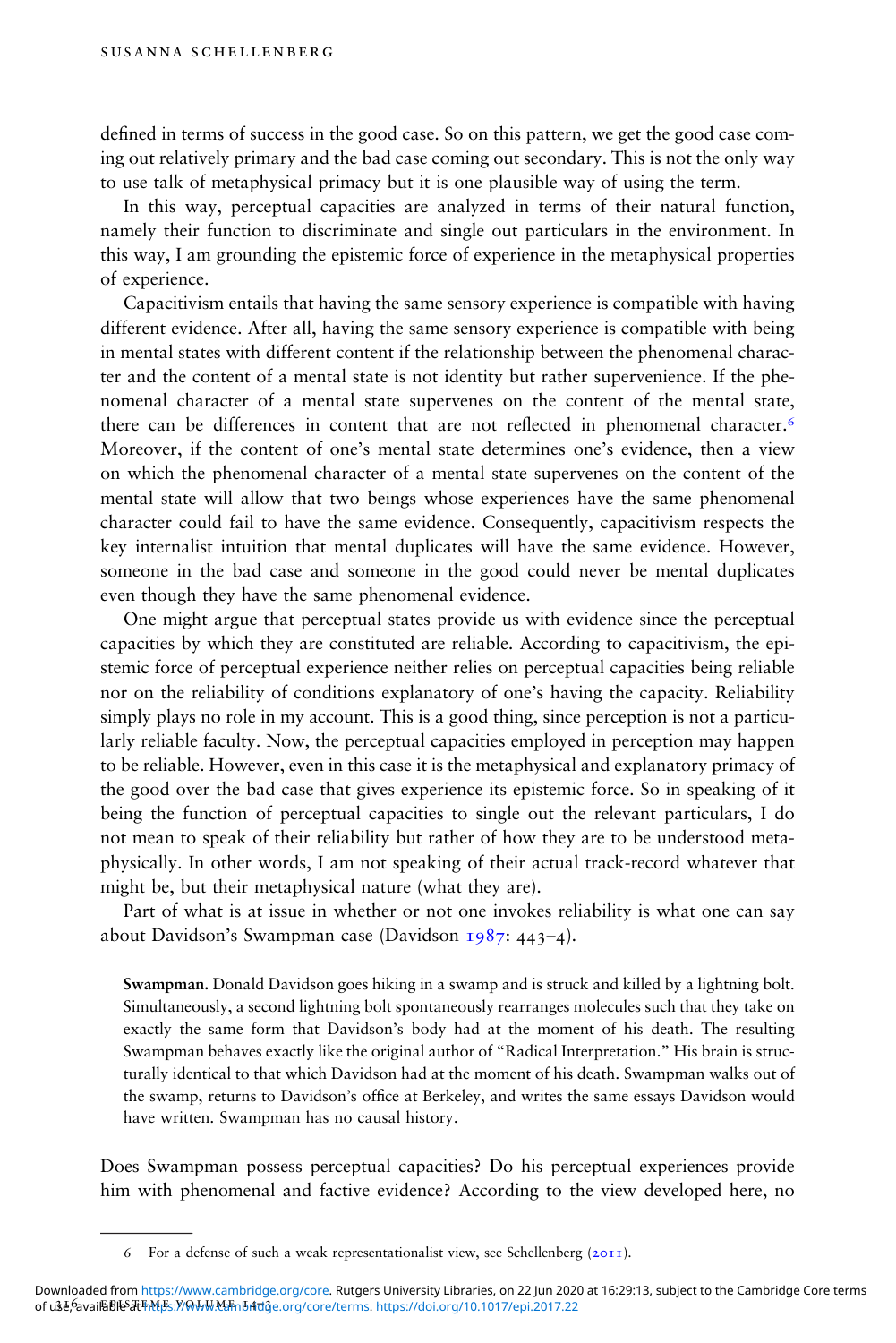past experiences are necessary to possess perceptual capacities. Since possessing perceptual capacities does not depend on a history of proper usage – or any usage for that matter – and since perceptual capacities are not understood in an evolutionary way, there is no reason to think that Swampman could not possess the perceptual capacities in play. After all, the condition for their possession is understood counterfactually: if one possesses the capacity to single out red, then one would be able to single out an instance of red, were one related to such an instance. Since Swampman possesses the relevant perceptual capacities, he can through perception gain phenomenal and factive evidence about the swampy world around him. So given the notion of capacity in play, just as Swampman's heart has the function pump blood, his perceptual capacities have the function single out particulars. This is the case even though Swampman himself has no evolutionary history. So, I can give the intuitive response that Swampman has evidence even though he has no past interactions with anything and lacks ancestors. The reliabilist however is forced to deny that Swampman has evidence.

By arguing that it is in virtue of the primacy of the good over the bad case that the mental states yielded by employing capacities have epistemic force, capacitivism makes room for an externalist account of the epistemic role of perceptual experience that does not depend on and does not entail reliabilism (Goldman [1979\)](#page-16-0). Putting this together, capacitivism is an externalist view that does not invoke reliability, remains steadfastly naturalistic, and recognizes a common element in perception and hallucination.

## 2. a sufficient evidence requirement for knowledge

We are now in a position to take a closer look at the relation between phenomenal evidence, factive evidence, and perceptual knowledge. Phenomenal evidence is not sufficient evidence for knowledge since having mere phenomenal evidence is compatible with suffering a hallucination. In hallucination, the subject has a justied mental state (such as a belief) that falls short of knowledge. Factive evidence, on the other hand, is sufficient for knowledge. After all, the token content of perception that determines factive evidence is determined by and covariant with the perceiver's environment and so guaranteed to be accurate. Hence factive evidence is infallible. So if one thinks of sufficient evidence for knowledge in terms of safety guarantees or in terms of low fallibility, then one should agree that factive evidence is sufficient evidence for knowledge.

If this is right, then we gain perceptual knowledge by successfully employing perceptual capacities, that is, capacities that function to discriminate and single out particulars in our environment. Insofar as capacities are mental tools by means of which we relate to our environment, the states yielded by employing such capacities are mental states. Moreover, insofar as successfully employing capacities yields perceptual knowledge, capacitivism entails that knowledge is a mental state. In this way, capacitivism gives an explanation of what it means for knowledge to be a mental state. Knowledge is a mental state in virtue of being constituted by employing mental capacities.<sup>7</sup>

<sup>7</sup> For the idea that knowledge is a mental state, see Williamson [\(2000\)](#page-17-0) and Nagel [\(2013\)](#page-17-0).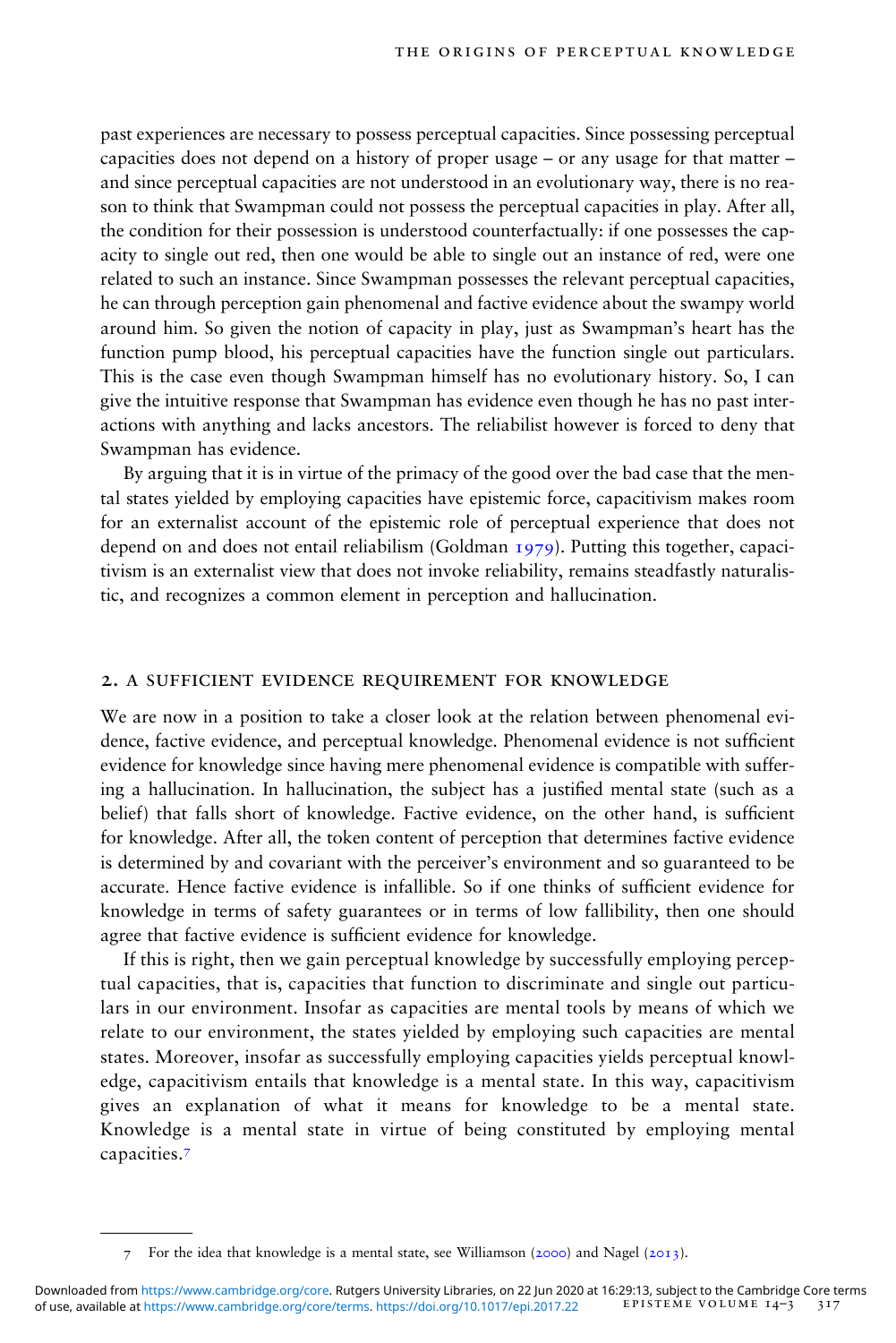Now let's assume standardly that for subject S to have perceptual knowledge that p, S must have sufficient evidence that  $p$ . Given this assumption and given the analysis so far, we are now in a position to formulate the following necessary and jointly sufficient conditions for S to have perceptual knowledge that  $p$ .

Subject S has perceptual knowledge that p if and only if p is true, S employed a capacity to single out what she purports to single out, and  $S$ 's mental state has the content it has in virtue of  $S$  having successfully employed her capacity to single out what she purports to single out.

This analysis of perceptual knowledge is neutral on any belief condition on knowledge. Orthodoxy has it that one cannot know that  $p$  without believing that  $p$ . Capacitivism is neutral on whether there is any such belief condition on knowledge. This is attractive, since arguably, we know that  $p$  simply in virtue of seeing that  $p$ . By contrast, we do not believe that p simply in virtue of seeing that p. After all, I can see that p without forming any beliefs. Any perceptual belief will of course be grounded in a perceptual experience. But being grounded in a perceptual experience is not the same as the perceptual state constituting a perceptual belief. A second reason for why it is attractive to give up a belief condition on knowledge when the knowledge in question is perceptual knowledge is that an experiential state that falls short of knowledge does not amount to a belief. If we fail to perceive what it seems to us we are perceiving and so fail to acquire knowledge, this does not entail that we believe what it seems to us we are perceiving. We may be hallucinating without forming any beliefs based on our hallucination.8

Orthodoxy has it that mental states that fall short of knowledge are justified beliefs. If an experiential state that falls short does not amount to a belief, how then should we think of this mental state? We can think of them as justified mental states. These justified mental states may be beliefs, but they need not be.

Justied mental states that fall short of knowledge can be true or false. Such mental states share certain features with knowledge states: they are states in which perceptual capacities are employed and states that have at least some justification. Perception yields knowledge states. Hallucination and perceptual Gettier cases yield justified mental states that fall short of knowledge. The relevant difference between justified mental states that fall short of knowledge and knowledge states is that the latter but not the former are ones in which capacities are employed successfully. Beyond the capacities being employed such that they do what they function to do, there is nothing additional in play in the case of knowledge that is not in play in the case of a mere justified mental state.

So I am arguing that perceptual knowledge is best understood in terms of employing perceptual capacities that function to discriminate and single out particulars in the environment, such that when these capacities are employed successfully the subject enjoys a

<sup>8</sup> The arguments provided here need to be modied only slightly such that a belief condition on knowledge is met. If we add a belief condition on knowledge, the necessary and jointly sufficient conditions for S to have perceptual knowledge that  $p$  would be:

S has perceptual knowledge that  $p$  if and only if  $p$  is true, S employed a capacity to single out what she purports to single out, S believes that  $p$ , and her belief has the content it has in virtue of S having successfully employed her capacity to single out what she purports to single out.

But for the reasons given above, it is attractive to give up the belief condition on knowledge.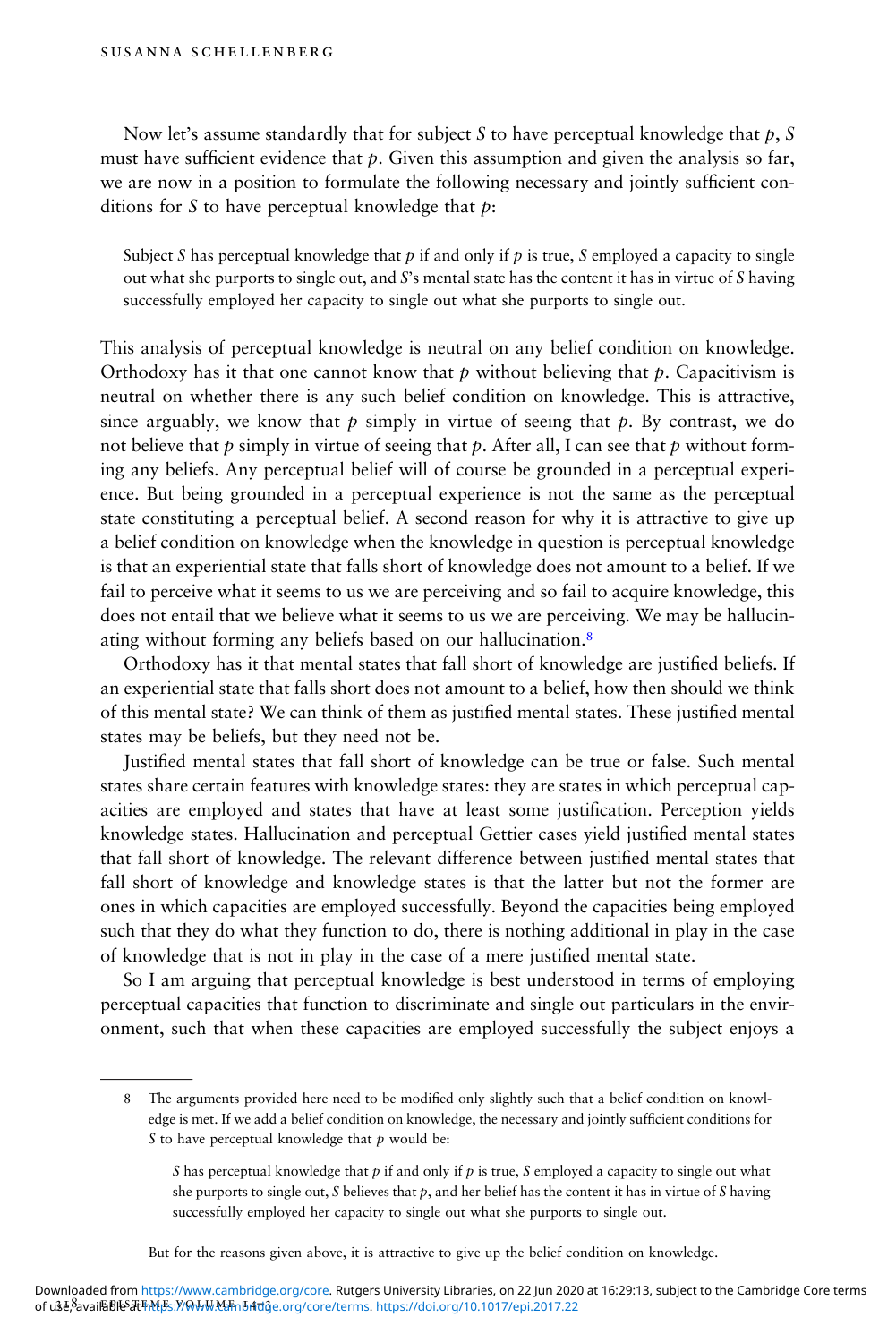mental state that is both true and justified. The key is that knowledge differs from mere justied true mental states in that the capacities employed in knowledge in fact succeed in serving their natural function, whereas in mere justified true mental states, the capacities are employed without singling out what the subject purports to single out.

I have argued that we gain knowledge of our surroundings by successfully employing capacities that function to single out particulars in our environment. Insofar as capacities to discriminate and single out particulars in our environment yield knowledge of those particulars, one might argue that these capacities should simply be analyzed as capacities to gain knowledge of those particulars.<sup>9</sup> But that would be to put the cart before the horse. It is unclear what the explanatory gain would be of analyzing knowledge in terms of capacities to know. Indeed, an account that would analyze perceptual knowledge in terms of capacities to know would be circular. According to capacitivism, the perceptual capacities in play are not analyzed as capacities to know: one neither employs the capacity to know when one is in the bad case, nor when one is in the good case. A perceptual capacity is rather a low-level mental capacity that functions to discriminate, single out, and in some cases classify a particular kind, such as instances of red. Such perceptual capacities are determined by general, functional relations between the organism and its environment – for instance, global patterns of the organism's response to its environment. The employment of a capacity in the bad case fails to fulll the function of the capacity and therefore fails to yield factive evidence and knowledge.<sup>10</sup> By contrast, the employment of the same capacity in the good case is constitutively a success and provides the subject with factive evidence and thus with knowledge.

According to capacitivism, a mental state can be justied by a perception or a perceptual experience that falls short of perception, as is the case in a hallucination, an illusion, or a misperception. In any case in which perceptual capacities are employed, a sensory state is yielded that at the very least provides phenomenal evidence. Insofar as both hallucinations and at least some perceptions provide the experiencing subject with evidence, and so justification for any belief she might form, capacitivism entails that justification is common to both cases of knowledge and mere beliefs. More generally we can say that insofar as both hallucinations and at least some perceptions provide the experiencing subject with evidence for her mental state, capacitivism entails that justification is common to both cases of knowledge and mental states that fall short of knowledge. Since perceptual capacities function to single out particulars, their employment yields states that are prone to yield factive evidence and knowledge, even though the environment does not always play along. After all, both the good and the bad case are brought about by employing perceptual capacities. We get at how the world is via perception in a particular way, namely by employing perceptual capacities. And even when we fail to get at how the world is (and so are in the bad case), we are employing perceptual capacities by means of which we aim to get at how the world is. In this way, capacitivism provides an explanation of perceptual justification and the way justification is on the one hand necessary for knowledge, but why mere justified mental states are nevertheless metaphysically and epistemically dependent on mental states that amount to knowledge.

<sup>9</sup> See Miracchi ([2015](#page-17-0)) for such a view.

<sup>10</sup> In this respect among others, the view developed here differs from Sosa ([2007](#page-17-0)), Bergmann ([2006](#page-16-0)), Burge [\(2010\)](#page-16-0), and Greco (2010).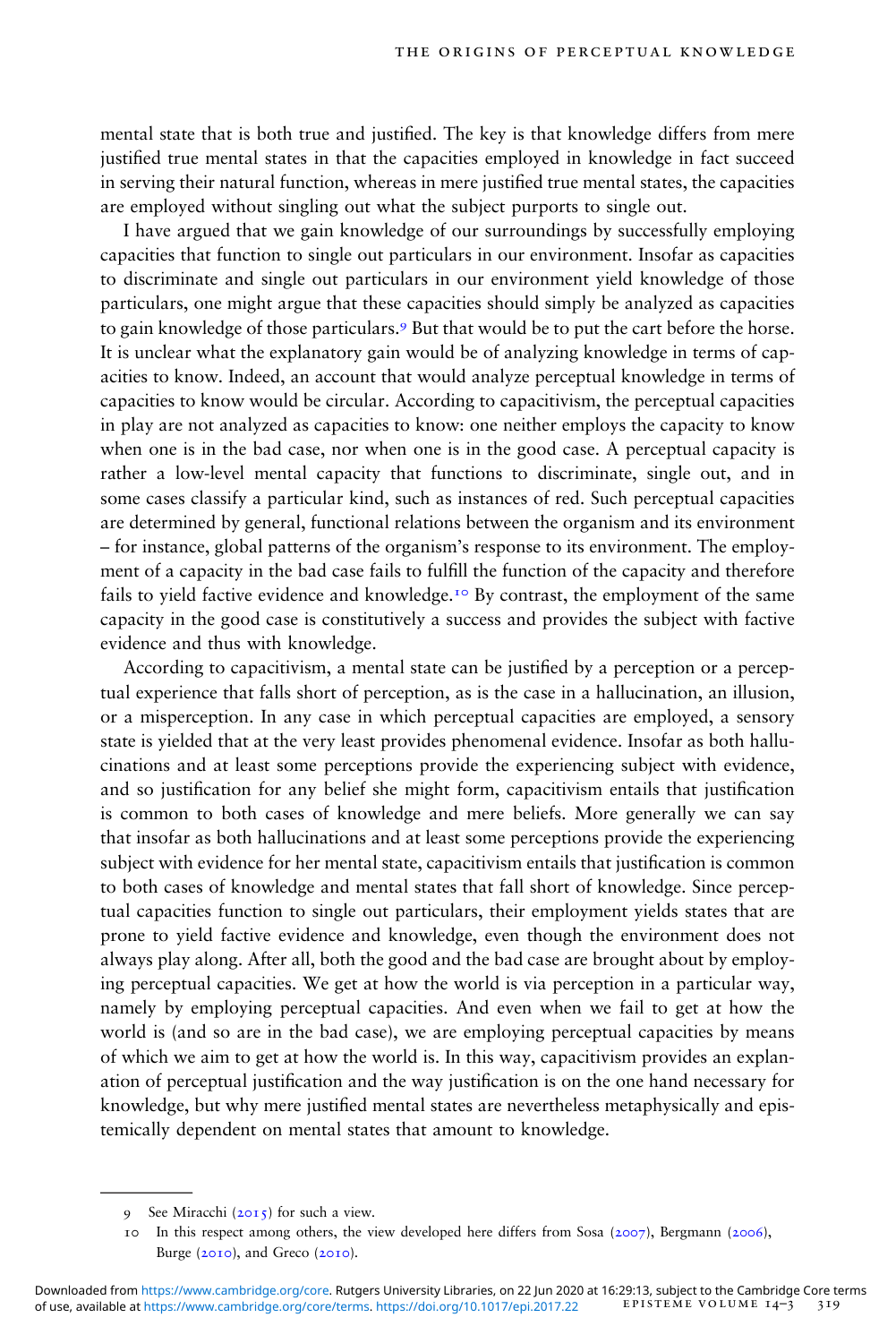It will be helpful to contrast the view developed from Williamson's knowledge-first view. According to Williamson, evidence is a known proposition and knowledge is a mental state. Evidence is the object of the mental state, namely, a proposition or a set of propositions. Since evidence is a known proposition, there is no room on Williamson's view for evidence provided directly through experience in the bad case. After all, in the bad case there are no true propositions provided directly through experience. On Williamson's knowledge-first view, we have only introspective evidence in the bad case, that is, known propositions about how things seem to us.

Williamson's knowledge-first view is an alternative way of arguing that we have more evidence when we perceive than when we hallucinate than *ceteris paribus* by showing that there are two distinct facts that can figure as the truthmakers of perceptual content: facts about the experience and facts about the environment in which one is experiencing. We have evidence that consists of true propositions when we are hallucinating, namely, introspective evidence about how the environment seems to us. Such an approach restricts the evidence we can gain through perceptual experience to factive evidence; however, the factive evidence includes not just perceptual evidence, but also introspective evidence. So the evidence we gain through perceptual experience is either factive with regard to our environment or with regard to our experience.

On both Williamson's knowledge-first view and the capacity view, we have more evidence when we perceive than when we hallucinate ceteris paribus. On Williamson's knowledge-first view, a perceiver has factive perceptual evidence and factive introspective evidence, while a hallucinating subject has only factive introspective evidence. On the capacity view, a perceiver has phenomenal and factive perceptual evidence, while a hallucinating subject has only phenomenal perceptual evidence. Like the knowledge-first view, the capacity view holds that knowledge is a mental state and that we have some evidence in the bad case, but that we have more evidence in the good case. There are five key differences between the two views.

One key difference is that the fundamental explanatory notion of the capacity view is capacities rather than knowledge. A second and related difference is that the knowledge-first view is disjunctivist, and recognizes no epistemically relevant common element between the good case and the bad case. As I argued earlier, the capacity view is not disjunctivist, and recognizes an epistemically relevant and metaphysically substantial common element between the good case and the bad case, namely the capacities employed. The capacities employed yield phenomenal evidence that we have in both the good and the bad case.

A third key difference is that on the capacity view, we have at least some evidence in common between the good and the bad case. In both cases, we have phenomenal evidence. So while the capacity view and the knowledge-first view both have it that we have some evidence in the bad case, but that we have more evidence in the good case, on the capacity view the evidence we have in the bad case is evidence that we also have in the good case. Thus the capacity view is non-disjunctivist with regard to the content, the metaphysics, and the epistemology of perception.

A fourth key difference is that on the knowledge-first view, the methods employed in gaining evidence are infallible in that evidence always receives probability 1, so that the mental state yielded is always factive. On the capacity view, the methods employed in gaining evidence are not infallible and while the mental state yielded is factive in the good case, it is not factive in the bad case.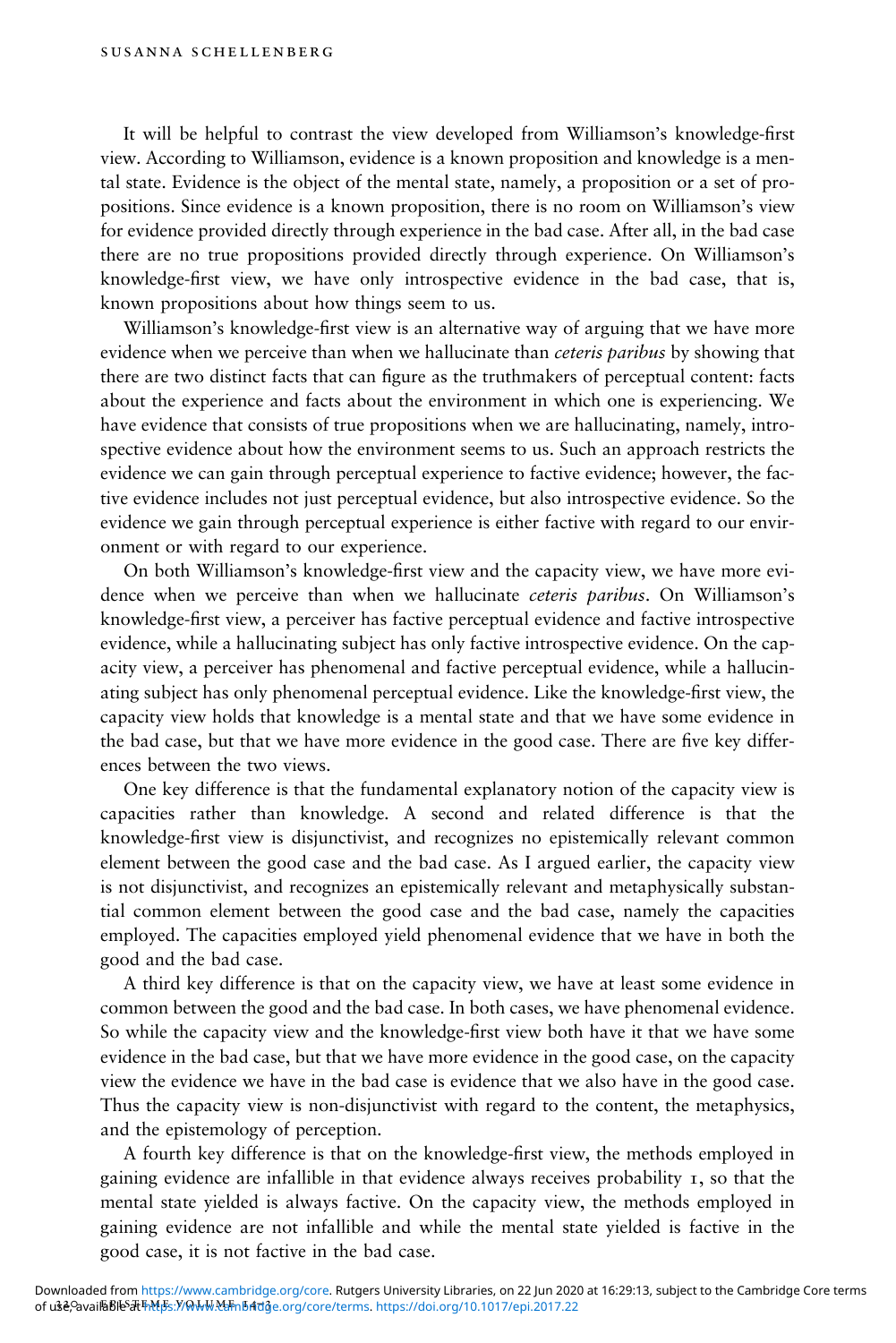Finally, a fifth key difference is that the knowledge-first view requires positing that we do not get evidence directly through our experience when we hallucinate, but only through introspection. Arguably, however, experience provides us with evidence directly – even when we hallucinate. The notion of phenomenal evidence that I have developed makes room for experience providing us with phenomenal evidence directly even in the bad case without retreating to introspective evidence. This is an important advantage of the capacity view over Williamson's version of the knowledge-first view for three reasons. First, introspection is a sophisticated intellectual activity, yet even subjects who do not have sophisticated intellectual abilities can get evidence through hallucination. By relying on subjects attending to how things seem to them, Williamson's knowledge-first view over-intellectualizes the way we get evidence in the bad case.

The second reason why it is more attractive to say that experience provides us with phenomenal evidence directly even in the bad case without retreating to introspective evidence hinges on a second and more pressing over-intellectualization worry with Williamson's knowledge-first view. According to Williamson, the evidence we have in the bad case is an appearance proposition. Appearance propositions involve appearance concepts and some sort of self-reference. However, non-rational animals hallucinate and, presumably, they gain evidence in virtue of hallucinating even though they are not capable of being in mental states that are constituted by appearance propositions. The capacity view does not face these over-intellectualization problems, since we have phenomenal evidence in the bad case in virtue of being in a sensory state: there is no need to introspect or attend to our experience to have phenomenal evidence. On the view developed, we can have phenomenal evidence even if we have no ability to refer to ourselves and do not possess appearance concepts.

The third reason why it is more attractive to say that experience provides us with phenomenal evidence directly even in the bad case without retreating to introspective evidence is that a view on which we get evidence only through introspection in the bad case, but directly through perceptual experience in the good case, requires positing that the source of our evidence differs at least in part in the good and the bad case. While perceptual evidence stems from perception, introspective evidence stems from introspection. By contrast, the capacity view shows that the source of both factive and phenomenal evidence is our perceptual experience. Indeed, the capacity view provides for a unified account of perceptual evidence by revealing the common rational source of the evidence one has in perception and the evidence one has in a subjectively indistinguishable hallucination.

So while I am following the knowledge-first approach in arguing that we have a kind of evidence in the good case that we do not have in the bad case, contra Williamson I am not rejecting the phenomenal conception of evidence. Moreover, the notion of evidence in play is not understood as identified with knowledge. We should not and need not retreat to the idea that experience provides us only with introspective evidence in the bad case. Doing so would undermine the epistemic force of experience. In short, with the knowledge-first view, capacitivism explains the bad case in terms of the good case. But against the knowledge-first view (and any other disjunctivist view), capacitivism has it that there is a metaphysically substantial common element between the good and the bad case, namely the capacities employed. This common element explains how it is that we have at least some justification in the bad case. In virtue of this, the view provides a unified account of the internalist and externalist elements of perceptual knowledge and evidence.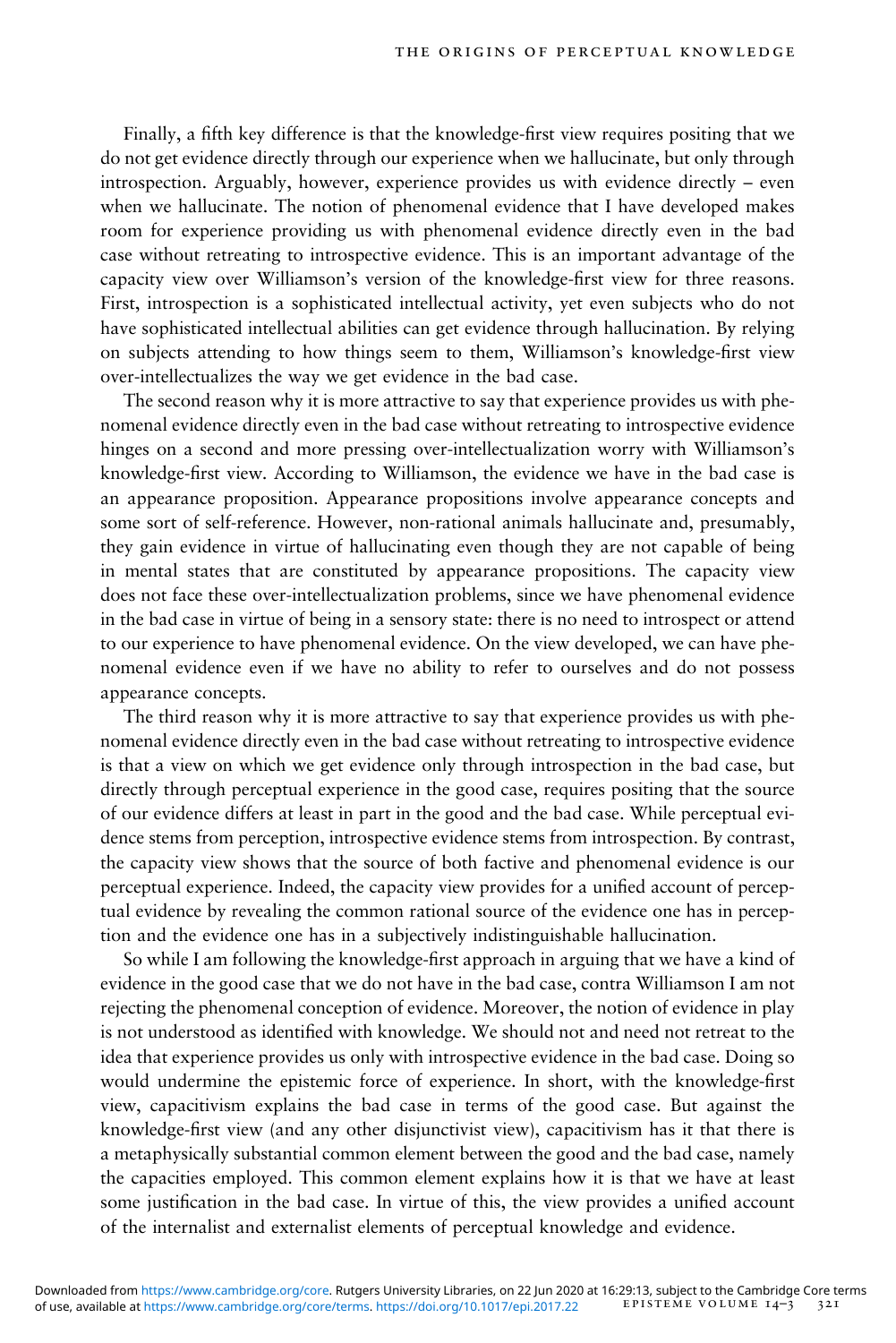### 3. gettier cases: phenomenal evidence without factive evidence

According to capacitivism, we gain knowledge of our environment if we single out particulars in our environment by employing perceptual capacities that function to single out those very particulars. So when we employ the capacity to discriminate and single out a particular at location  $L<sub>r</sub>$  in our environment and we in fact discriminate and single out that particular at  $L_1$ , we gain factive evidence and thus perceptual knowledge of the particular at  $L_{1}$ .

Now, there are, famously, cases in which a subject may form a justified true belief on the basis of her experience without having knowledge. One such case is the following:

Veridical Hallucinations. Vernon suffers a veridical hallucination as of a white cup. He hallucinates a white cup at location  $L_1$  and as it so happens, there is a white cup behind a screen just where he hallucinates a white cup to be. Since the actual white cup is behind a screen, he could not be perceptually related to it. So the cup at  $L<sub>I</sub>$  is not causally relevant in bringing about his hallucination. On the basis of his hallucination, he forms the belief that there is a white cup at  $L_{I}$ .<sup>11</sup>

The standard analysis of such Gettier cases is that the Gettiered subject has a true belief and sufficient evidence for knowledge, but still lacks knowledge. On my view this analysis is too simplistic. I argue that the subject in a perceptual Gettier case lacks sufficient evidence for knowledge: she has phenomenal evidence, but fails to have factive evidence. This allows me to explain why the subject in a perceptual Gettier case lacks knowledge, without requiring anything beyond a sufficient evidence requirement.

I argued that if we employ the capacity to discriminate and single out a particular at location  $L<sub>t</sub>$  and succeed in fulfilling the function of the capacity, then we gain factive evidence and thus perceptual knowledge of the particular at  $L<sub>1</sub>$ . In a Gettier case, the particular at  $L<sub>r</sub>$  is not in fact the particular that the subject purports to single out. So in this case, the subject employs capacities that fail to discriminate and single out the particular at  $L<sub>1</sub>$ . That is the case even if it seems to the subject that she is successfully discriminating and singling out that particular at  $L<sub>t</sub>$ . Moreover that is the case even if there is a particular at location  $L<sub>2</sub>$  that the subject could have successfully singled out but did not in fact successfully single out, as in the Veridical Hallucination case.

Capacitivism provides a way to do justice to internalist and externalist intuitions about the veridical hallucinations case. According to capacitivism, Vernon employs the very same perceptual capacities that he would employ, were he perceiving a white cup. As a consequence, he is in a mental state with content that provides him with phenomenal evidence that there is a white cup at  $L<sub>1</sub>$ . So capacitivism can explain why he is not blameworthy for his belief that there is a white cup at  $L<sub>I</sub>$ . Not only is Vernon excused in believing that there is a cup at  $L<sub>1</sub>$ , since he has phenomenal evidence that there is a cup at  $L<sub>r</sub>$  and since phenomenal evidence justifies general propositions, Vernon has some justification for his belief. But Vernon does not have factive evidence, since he is not perceptually related to the white cup at  $L<sub>r</sub>$ . Since his evidence is merely phenomenal, he is not

 $11$  This case differs from Bonjour's [\(1980\)](#page-16-0) Norman case, since there is no assumption that Vernon comes at her hallucination by way of a reliable process. By contrast, clairvoyant Norman comes to his beliefs by way of a reliable process that however is not based on any evidence or reasons.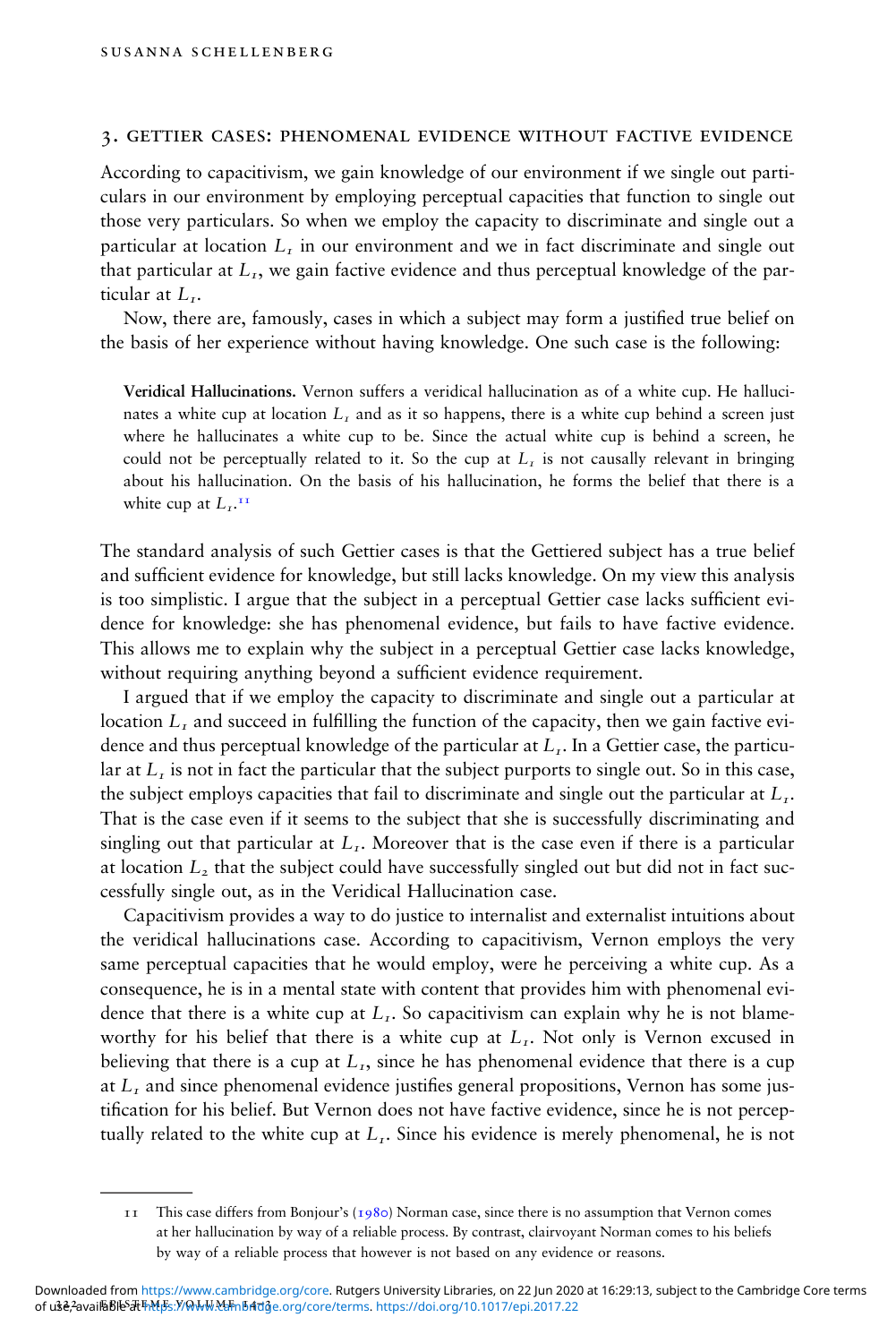justied in believing the singular proposition "that is a white cup." So the subject in a perceptual Gettier case lacks sufficient evidence for knowledge. This allows me to explain why the subject in a perceptual Gettier case lacks knowledge, without appealing to anything beyond a sufficient evidence requirement.

The same analysis can be given of perceptual Gettier cases in which the gettiered subject perceives something that in fact pertains to what she believes. If a subject's experiential state was not formed on the basis of employing capacities such that those capacities fulfill their function, she will not have factive evidence but will only have phenomenal evidence for what she seems to be perceiving. Since she fails to have factive evidence for what she seems to be perceiving, she will fail to have knowledge. Consider the following case adapted from Chisholm  $(1966)$  $(1966)$ :

Rock Sheep. Malika is in a field looking at something that looks like a sheep. Malika forms the belief "There is a sheep in the field." What seems to her to be a sheep is in fact a dog disguised as a sheep. If this were a full description of the case, Malika's belief "There is a sheep in the field" would be false. However, as it happens, there is a sheep in the field a few feet away hiding behind a rock. So Malika's belief "There is a sheep in the field" happens to be true.

The standard analysis of this case is to say that Malika's belief "There is a sheep in the field" is both true and supported by sufficient evidence for knowledge. The motivation for this approach is that there is in fact a sheep in the field and the belief was formed based on ordinary perceptual processes albeit on grounds of perceiving a dog disguised as a sheep rather than the actual sheep on the field. Why think that Malika has sufficient evidence for knowledge? The reasoning seems to stem from the internalist idea that Malika is doing just the same thing from her own perspective as a successful perceiver would be doing in a simple case of seeing a sheep in the field (with no disguised dogs or other complications).

According to capacitivism, the verdict on the case is different. Malika's belief has some justification. After all, Malika employs her capacity to single out a sheep and in virtue of this, she is in a mental state that is intentionally directed at a sheep. Being in this mental state provides her with some evidence for her belief that there is a sheep in the field. It provides her with phenomenal evidence. So Malika has a justied true belief. However, since Malika is not in fact perceptually related to a sheep and so does not single out a sheep (despite it seeming to her that she is doing just that), she does not have factive evidence of a sheep. The fact that there happens to be a sheep a few feet away behind a rock does not mean that Malika has factive evidence of a sheep on the field, since she did not single out that sheep. She only singled out the dog disguised as a sheep. So Malika has phenomenal evidence but fails to have factive evidence that there is a sheep in the field. Since phenomenal evidence is not sufficient evidence for knowledge, Malika does not have sufficient evidence to know that there is a sheep in the field.

What happens to the widespread intuition that Malika has a justified true belief without knowledge? We can acknowledge that Malika's belief "There is a sheep in the field" is a justified true belief. After all, the belief is true since there is a sheep in the field and the belief is justified since it is supported by Malika's phenomenal evidence. More generally, we can say that in perceptual Gettier cases, the belief has some justification (due to the Gettiered subject having phenomenal evidence), but that it does not have knowledge-level justication. After all, the subject does not believe truly in virtue of her mental state having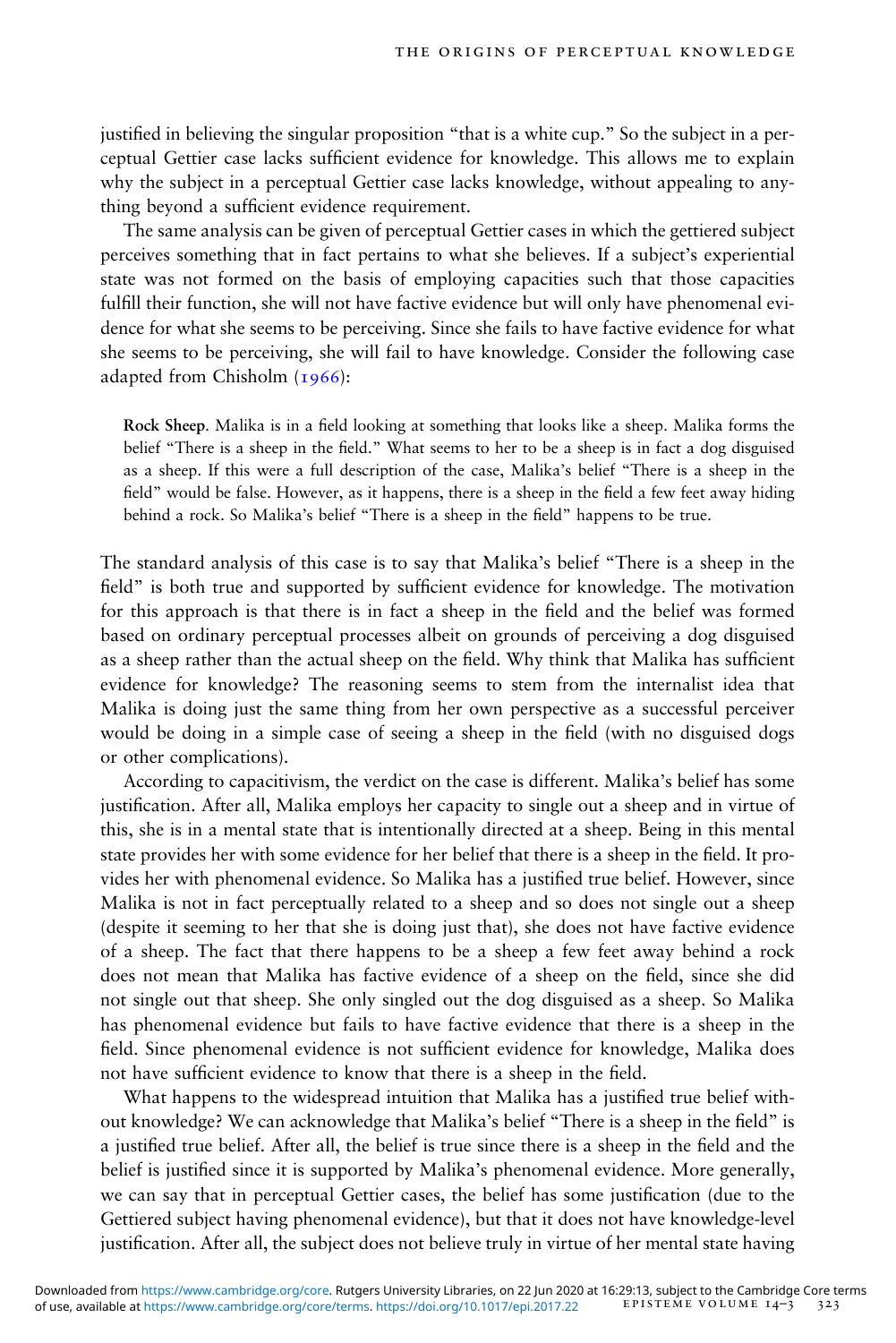been arrived at by employing capacities that function to do what they are supposed to do. For example, Malika does not believe truly in virtue of successfully employing her capacity to single out a dog.

It will be helpful to compare capacitivism with key commitments of virtue epistemology. Capacitivism shares with virtue epistemology the guiding idea of explaining knowledge in terms of a mental activity that has certain distinctive properties in the good case. Virtue epistemologists hold that to know is to believe truly because you believe virtuously. More specifically, the idea is that knowledge is a true belief that is not accidentally true, but rather true due to the subject's dispositions, competence, abilities, or virtues.<sup>12</sup> As Greco ([2004:](#page-16-0) 111) puts it: "To say that someone knows is to say that his believing the truth can be credited to him. It is to say that the person got things right due to his own abilities, efforts and actions, rather than due to dumb luck, or blind chance, or something else." So on such a view, you deserve credit for what you know, since what you know is due to your intellectual virtues. Sosa ([2007](#page-17-0)) develops his version of virtue epistemology within the framework of his AAA-model of assessment. Performances can be assessed for accuracy (truth), adroitness (manifesting intellectual competence), and aptness (being true in virtue of being competent). Knowledge is identified with apt belief. This provides a way to say that knowledge is non-accidentally true belief, while allowing that one might know, even if one might easily have been wrong.

Like virtue epistemology, capacitivism is a kind of anti-luck theory in that it rejects the JTB+ approach of analyzing knowledge in terms of a combination of independent epistemic properties. In these respects capacitivism and virtue epistemology are structurally similar, but a comparison of key points reveals deep differences. There are four key differences between capacitivism and virtue epistemology.

One key difference is that virtue epistemologists treat knowledge as a particularly successful or valuable case of belief, while according to capacitivism, knowledge is the primary case. In this respect, capacitivism follows knowledge-first views. According to capacitivism, we know in virtue of successfully employ capacities that function to single out particulars in our environment. By contrast, if we fail to employ those very same capacities successfully, we do not have sufficient evidence for knowledge. When we fail to employ the capacities successfully, we may not be in a belief state. So contrary to the virtue epistemological approach, knowledge is not analyzed as a particularly successful or valuable case of belief.

A second key difference between capacitivism and virtue epistemology is over whether the relevant capacities (the successful employment of which generates knowledge) are themselves to be understood in normative or naturalistic terms.13 For the virtue epistemologist, capacities are understood normatively, as intellectual virtues. While virtue reliabilists can allow that some performances have aims in virtue of having biological functions, the relevant capacities are nonetheless understood normatively. According to capacitivism, capacities are understood naturalistically, in terms of their natural function. So I am ultimately grounding the epistemic force of experience in the metaphysical properties of experience.

<sup>12</sup> For a reliabilist virtue epistemology, see Sosa [\(1980,](#page-17-0) [2007](#page-17-0), [2010\)](#page-17-0) and Greco [\(2009,](#page-16-0) [2012](#page-16-0)). For a responsibilist virtue epistemology, see Zagzebski [\(1996\)](#page-17-0).

<sup>13</sup> For an argument that natural functions need not be understood in normative terms, see Broome  $(2013)$ .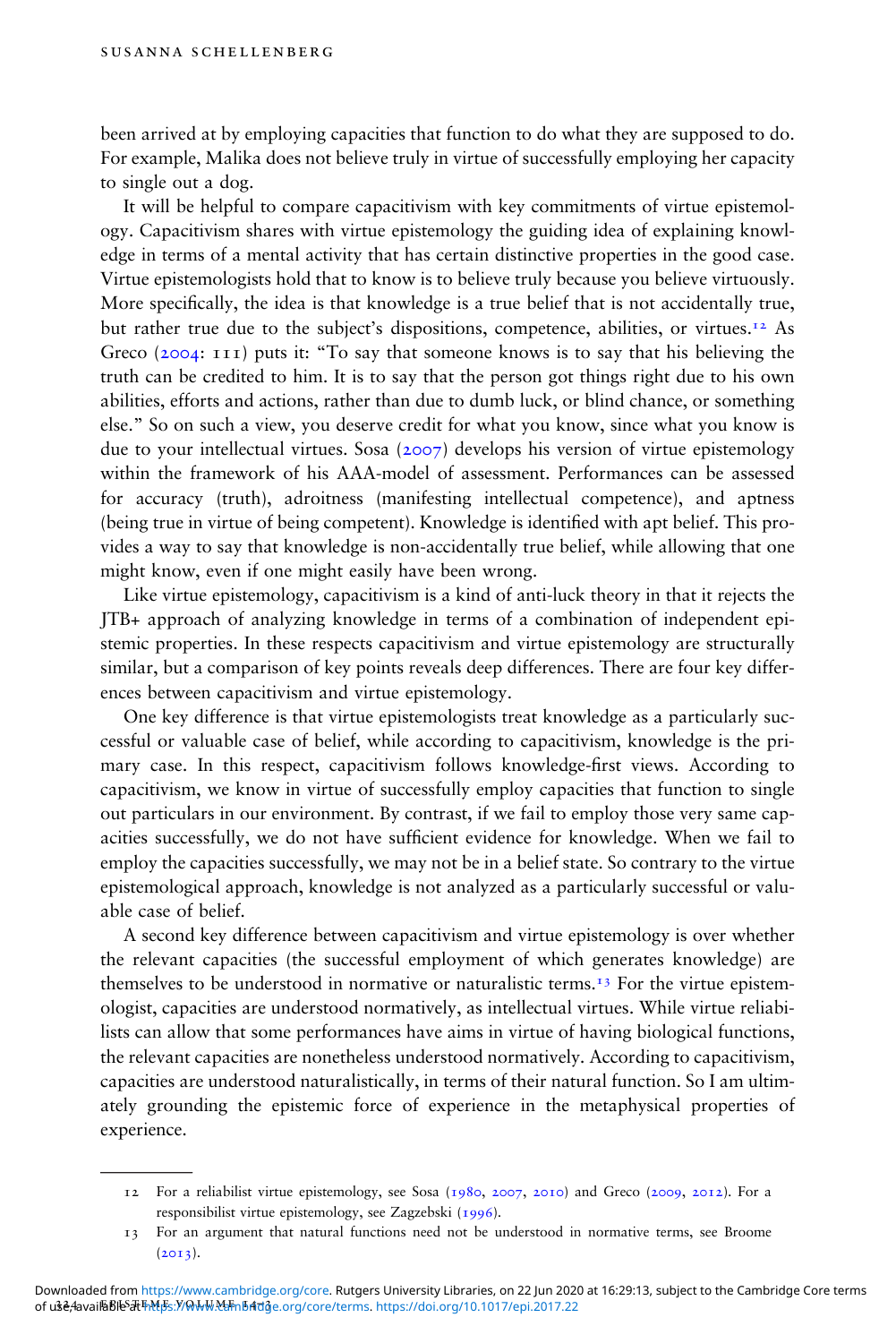A third key difference is in the analysis of knowledge. According to virtue epistemology, a subject S knows that p if and only if p is true, S believes that p, S exercised a competence to believe truly in believing that  $p$ , and S believes truly due to S having formed her belief in virtue of exercising the competence to believe truly. Versions of virtue epistemology differ in how they understand the "in virtue of" relation. It has been understood in responsibilist (Zagzebski [1996\)](#page-17-0) and in reliabilist terms (Sosa [1980,](#page-17-0) [2007,](#page-17-0) [2010](#page-17-0); Greco [2009](#page-16-0), [2012](#page-16-0)). Among reliabilist interpretations, we can distinguish further between views that understand the "in virtue of" relation causally (Sosa  $2007$ : 95ff) and those that understand it dispositionally (Sosa [2010](#page-17-0)). According to capacitivism, by contrast, S knows that  $p$  if and only if  $p$  is true,  $S$  employed a capacity to single out what she purports to single out, and the content of S's mental state  $p$  has the content it has in virtue of S having employed her capacity, and in virtue of employing this capacity to successfully single out what she purports to single out.

According to capacitivism, the capacity employed that brings about knowledge that  $p$  is not the capacity to believe truly that p or to know that p. It is the capacity to discriminate and single out a particular  $\alpha$  in the environment. This capacity will bring about a factive mental state if and only if one is perceptually related to  $\alpha$  while employing the capacity to discriminate and single out  $\alpha$ , thereby discriminating and singling out  $\alpha$ . So by employing this capacity successfully one knows that  $\alpha$  is present.

It will be helpful to show how these differences play out for Gettier cases. In Gettier cases, the virtue epistemologist argues that while  $p$  is true, S believes that  $p$ , and S exercised a competence to believe truly in believing that  $p$ , S does not believe truly due to S having formed her belief by exercising the competence to believe truly. So S fails to know, since her belief is not in the right way due to her competence. In short, S does not believe aptly. According to capacitivism, the Gettier case is characterized in the following way:  $p$  is true, S employed a capacity to single out what she purports to single out, but the content of S's mental state does not have the content it has in virtue of S having employed her capacity and in virtue of employing this capacity to successfully single out what she purports to single out.

The fourth key difference holds only with regard to reliabilist virtue epistemology. Most versions of virtue epistemology currently on the table develop the notion of competences (or abilities, capacities, virtues) in reliabilist terms (e.g. Sosa [1980](#page-17-0), [2007](#page-17-0), [2010](#page-17-0); Greco [2009,](#page-16-0) [2012](#page-16-0)). Insofar as the reliabilist virtue epistemologist grounds the epistemic force imbued by virtues in the reliability of those virtues, virtue epistemology is subject to all the well-known problems of reliabilism.<sup>14</sup> Since capacitivism is distinctly nonnormative and non-reliabilist it avoids these problems.

However, despite these differences, capacitivism is compatible with a broadly virtuebased epistemology. Indeed, by adopting the asymmetric dependence principle of capacitivism while giving up on any reliabilist commitments, virtue epistemologists could avoid the reliabilist problems of their view. Moreover, while Sosa and other virtue epistemologists do not appeal to the difference between phenomenal and factive evidence, nothing in their view should preclude them from accepting the two levels of evidence that I propose.

<sup>14</sup> For example, Lehrer's ([1990](#page-17-0)) Truetemp counterexample: Mr. Truetemp has, unbeknownst to him, a temperature-detecting device implanted in his head that regularly produces accurate beliefs about the ambient temperature.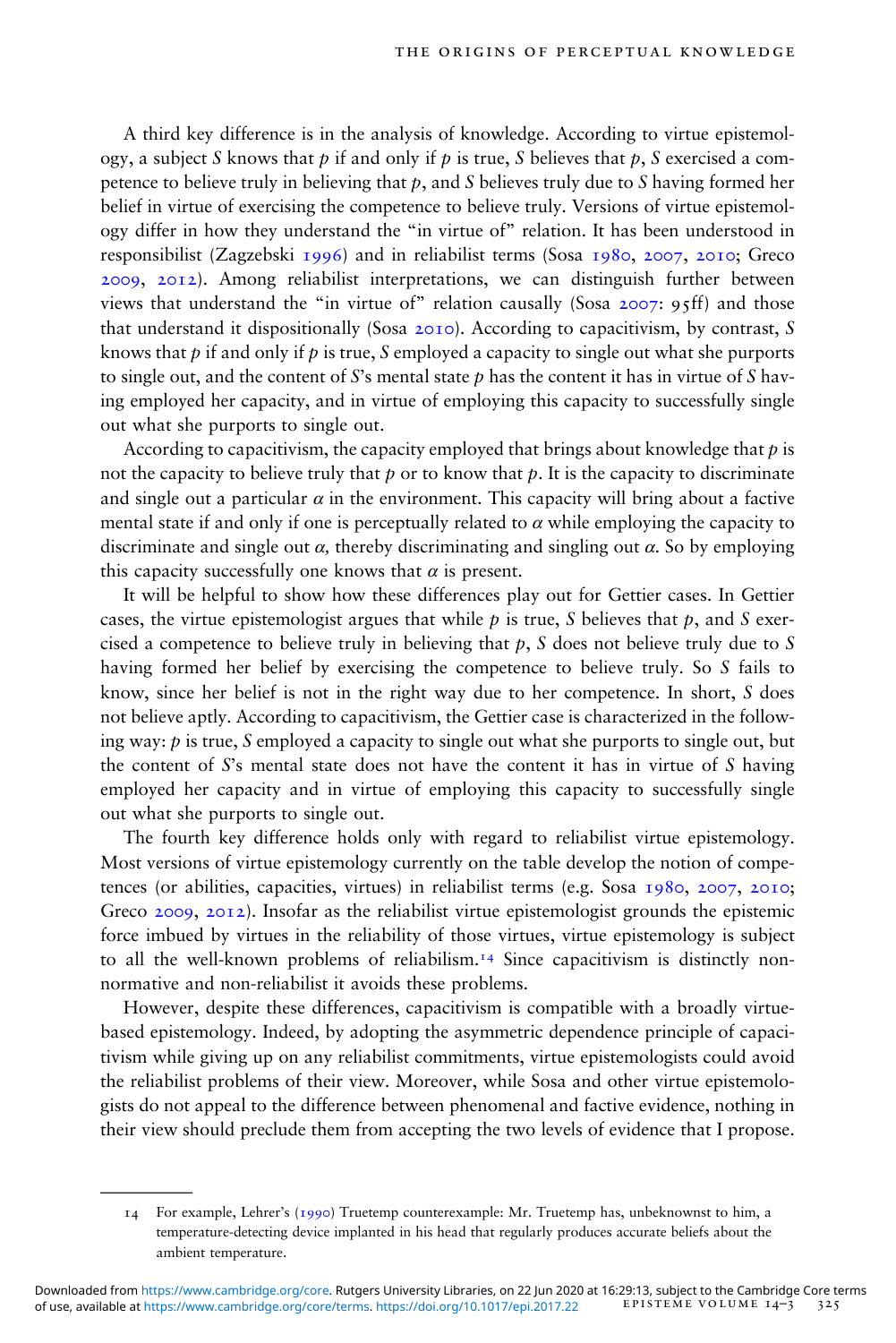Coming back to capacitivism: I argued that when a true mental state is justified, this is due to employing capacities that function to single out what seems to be present. In perceptual Gettier cases, the subject fails to have knowledge despite having a justified true mental state since she is not appropriately related to what it seems to her she is related to. More specifically, she fails to have knowledge since the capacities she employs do not single out what they function to single out and it seems to her she is singling out. So she has phenomenal evidence for her belief but fails to have factive evidence.

There is at least one case that has traditionally been understood to be a Gettier case that would not count as a Gettier case according to capacitivism, namely Ginet's and Goldman's barn façade county case (Goldman [1976](#page-16-0):  $772-3$ ).<sup>15</sup> But this is a good outcome. To show why let's first consider the case.

Barn Façade County. Henry is driving down the road in barn façade county. The county is peppered with barn façades: from the road they look just like barns, but they are in fact structures that only look like barns seen from the road. Viewed from any other angle, one would immediately be able to tell that they are mere façades. Henry is looking at the one and only barn in barn façade county and forms the belief "that is a barn." His belief is justified and true.

The standard verdict of this case is to say that since the truth of the belief is a result of luck, Henry does not know that it is a barn. Henry's belief is a result of luck since it is false in most of the closest non-actual cases. The verdict of capacitivism is different and arguably more plausible: Henry employs his capacity to single out the barn he sees, and since he is perceptually related to that very barn, he has both phenomenal and factive evidence of the barn. In virtue of having factive perceptual evidence, he has perceptual knowledge. After all, he sees a real barn. One might argue that while Henry has perceptual knowledge, he lacks a more sophisticated kind of knowledge. Taking that route would follow Sosa's analysis of the case (Sosa [2007:](#page-17-0) 96, fn. 1). Sosa argues that Henry has animal knowledge but lacks reflective knowledge. We can remain neutral here on whether Henry lacks such reflective knowledge and whether we should distinguish more primitive from a more sophisticated kind of knowledge.

Either way, even though Henry has factive evidence and so sufficient evidence for perceptual knowledge, one might argue that the sheer existence of the barn façade entails that it is unreasonable for him to believe that there is a barn, despite the fact that Henry is not aware of the fact that he is in barn façade county. But even if we grant this, it will not affect what factive perceptual evidence he has regarding the barn. It will affect only what he ends up being justified in believing, all things considered.<sup>16</sup> Being in barn façade county might affect the degree to which Henry is *ultima facie* justified in believing that there is a barn in front of him, but given capacitivism, there is no reason to think that

<sup>15</sup> Ginet never put the example in writing, but Goldman credits him with the example.

<sup>16</sup> According to Lackey [\(2007,](#page-17-0) [2009\)](#page-17-0), S can know that p without deserving credit for truly believing that p. If one takes up this distinction between knowing that p and deserving credit for truly believing that p and if one assumes that successfully employing perceptual capacities is not something one deserves credit for, then one could say that Henry knows that there is a barn in front of him, while denying that he deserves credit for truly believing that there is a barn in front of him. This in turn would allow one to distinguish Henry's epistemic situation from the situation of someone who sees a barn in a county in which there are no fake barns. One could however argue that one does deserve credit for successfully employing perceptual capacities.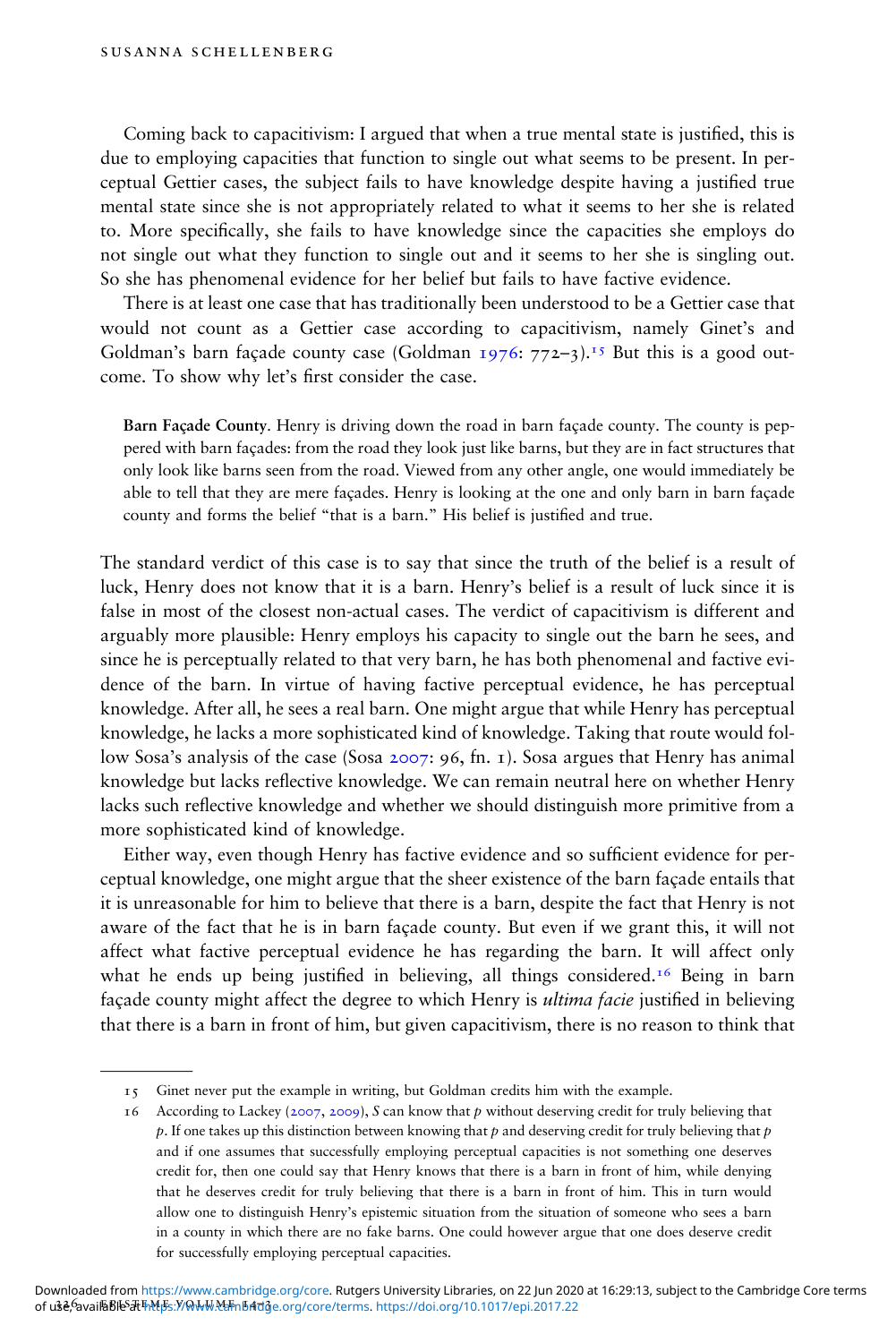<span id="page-16-0"></span>it will affect the factive evidence he has of the barn in virtue of seeing the barn. So there is no challenge to Henry's *prima facie* justification for the presence of barn that he gains in virtue of seeing the barn.

Once Henry gains information that he is barn façade county the situation changes. If Henry gains the information that he is in barn façade county, then he gains new evidence. But even though he gains evidence that he is in barn façade county, this does not entail that his perceptual evidence is weakened.17 After all, even if he has defeaters they are not undercutting defeaters, but rather mere rebutting defeaters. So although Henry may have such defeaters, it will not affect what evidence he has regarding the barn. It will affect only what he ends up being justified in believing, all things considered. So even in this case, while gaining information that he in barn façade county might affect the degree to which Henry is *ultima facie* justified in believing that there is a barn in front of him, there is no reason to think that gaining this information will affect the factive evidence he has of the barn in virtue of seeing the barn. Once Henry knows that he is in barn façade county, he has good reason to be suspicious of what he learns through perception. Nonetheless, he has factive perceptual evidence of the barn he is seeing in virtue of seeing the barn and in virtue of having factive perceptual evidence, he has perceptual knowledge of the barn. In short, perceptual evidence is so powerful that Henry has perceptual factive evidence regardless of whether he is consciously aware of being in barn façade county.

#### **REFERENCES**

- Bergmann, M. 2006. Justification Without Awareness: A Defense of Epistemic Externalism. Oxford: Oxford University Press.
- Bonjour, L. 1980. 'Externalist Theories of Empirical Knowledge.' Midwest Studies in Philosophy, 5: 53–73.
- Broome, J. 2013. Rationality through Reasoning. Malden, MA: Wiley-Blackwell.
- Burge, T. 2010. Origins of Objectivity. Oxford: Oxford University Press.
- Byrne, A. 2014. 'Perception and Evidence.' Philosophical Studies.
- Chisholm, R. 1966. Theory of Knowledge. Englewood Cliff, NJ: Prentice-Hall.
- Davidson, D. 1987. 'Knowing One's Own Mind.' Proceedings and Addresses of the American Philosophical Association, 60: 441-58.
- Goldman, A. 1976. 'Discrimination and Perceptual Knowledge.' Journal of Philosophy, 73: 771–91. — 1979. 'What is Justified Belief?' In G. Pappas (ed.), *Knowledge and Justification*, pp. 1–23. Dordrecht: Reidel.
- Greco, J. 2004. 'Knowledge as Credit for True Belief.' In M. DePaul and L. Zagzebski (eds), Intellectual Virtue: Perspectives from Ethics and Epistemology, pp. 111–34. Oxford: Oxford University Press.
- ——— 2009. 'Knowledge and Success from Ability.' Philosophical Studies, 142: 17–26.
- ——— 2010. Achieving Knowledge: A Virtue-Theoretic Account of Epistemic Normativity. Cambridge: Cambridge University Press.
- ——— 2012. 'A (Different) Virtue Epistemology.' Philosophy and Phenomenological Research, 85:  $T-26.$
- Julesz, B. 1981. 'A Theory of Preattentive Texture Discrimination Based on First-Order Statistics of Textons.' Biological Cybernetics, 41: 131–8.

<sup>17</sup> See Lasonen-Aarnio [\(2010\)](#page-17-0) for a similar view. Lasonen-Aarnio argues that one can know even if one's belief is unreasonable.